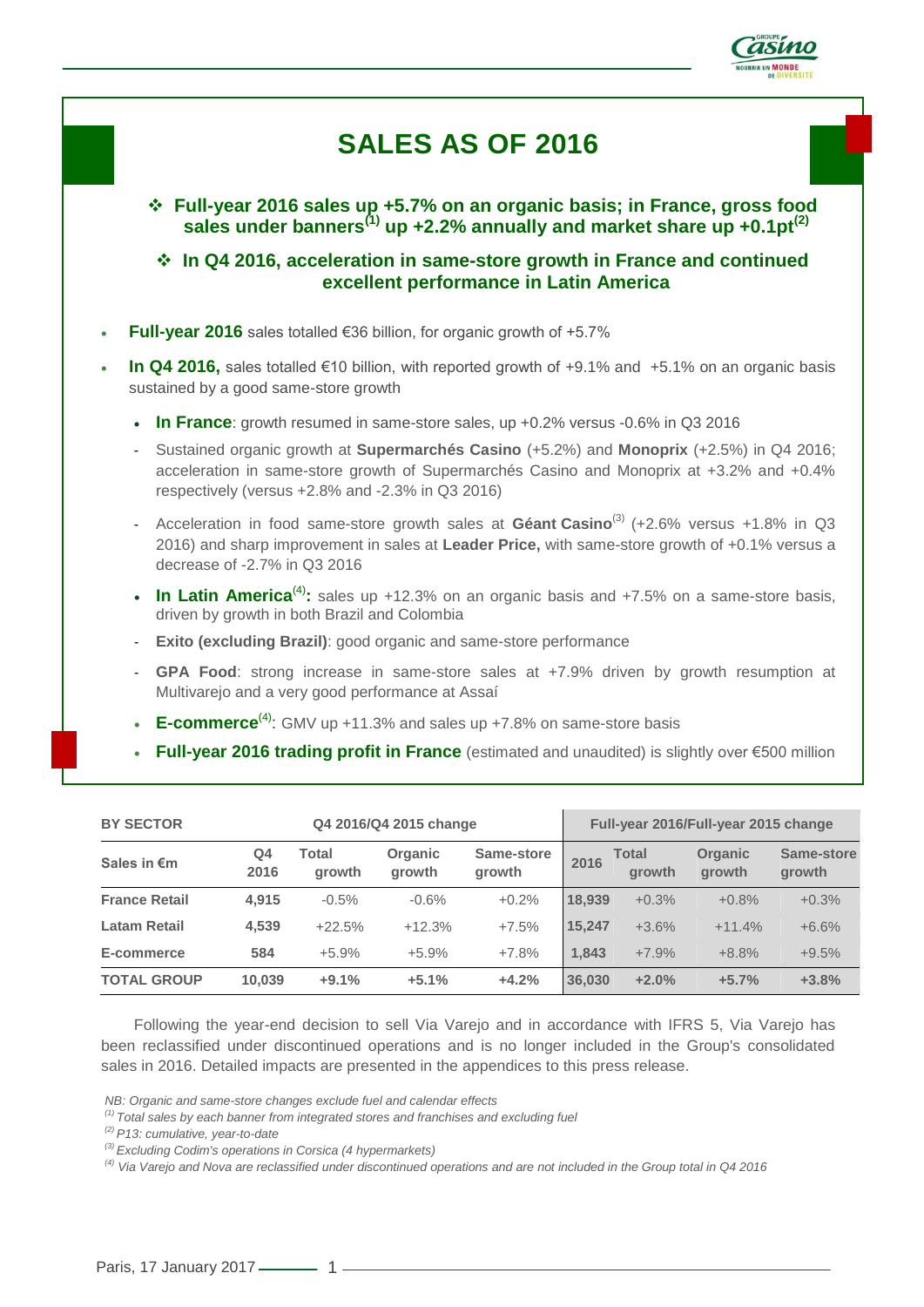

# **Q4 TRADING**

## **France Retail**

| Q3 2016/Q3 2015 change              |                        |                 |                   | Q4 2016/Q4 2015 change |                                         |                        |                        |                   |                      |                                                |
|-------------------------------------|------------------------|-----------------|-------------------|------------------------|-----------------------------------------|------------------------|------------------------|-------------------|----------------------|------------------------------------------------|
| <b>BY BANNER</b>                    | Q <sub>3</sub><br>2016 | Total<br>growth | Organic<br>growth | Same-store<br>growth   | Same-store<br>growth<br>over 2<br>years | Q <sub>4</sub><br>2016 | <b>Total</b><br>growth | Organic<br>growth | Same-store<br>growth | Same-store<br>growth<br>over 2<br><b>years</b> |
| <b>Hypermarkets</b>                 | 1,233                  | $-0.4%$         | $+0.4%$           | $+0.2%$                | $+3.7%$                                 | 1,254                  | $-0.3%$                | $+0.7%$           | $+0.7%$              | $+3.5%$                                        |
| o/w Géant Casino                    | 1,147                  | $-0.6%$         | $+0.3%$           | $+0.3%$                | $+4.2%$                                 | 1,182                  | $-0.4%$                | $+0.6%$           | $+0.6%$              | $+3.6%$                                        |
| <b>Leader Price</b>                 | 597                    | $-7.6%$         | $-4.6%$           | $-2.7%$                | $-0.5%$                                 | 655                    | $-2.6%$                | $-5.9%$           | $+0.1%$              | $+3.1%$                                        |
| <b>Monoprix</b>                     | 971                    | $+1.1%$         | $+0.8%$           | $-2.3%$                | $-0.2%$                                 | 1,154                  | $+2.4%$                | $+2.5%$           | $+0.4%$              | $+0.5%$                                        |
| <b>Supermarchés</b><br>Casino       | 903                    | $+3.3%$         | $+4.5%$           | $+2.8%$                | $+3.5%$                                 | 829                    | $+4.1%$                | $+5.2%$           | $+3.2%$              | $+3.2%$                                        |
| <b>Franprix</b>                     | 370                    | $-6.5%$         | $-1.9%$           | $-0.1%$                | $+0.5%$                                 | 402                    | $-5.1%$                | $-4.5%$           | $-1.7%$              | $-1.6%$                                        |
| <b>Convenience</b><br>& Other $(1)$ | 686                    | $-1.7%$         | $-2.1%$           | $-3.9%$                | $+0.5%$                                 | 621                    | $-6.5%$                | $-6.9%$           | $-4.8%$              | $-2.5%$                                        |
| o/w Convenience                     | 417                    | $-0.6%$         | $-0.9%$           | $-2.3%$                | $+6.0%$                                 | 313                    | $-6.4%$                | $-6.3%$           | $-6.1\%$             | $-0.4%$                                        |
| <b>FRANCE RETAIL</b>                | 4,760                  | $-1.1%$         | $+0.0%$           | $-0.6%$                | $+1.8%$                                 | 4,915                  | $-0.5%$                | $-0.6%$           | $+0.2%$              | $+1.6%$                                        |

In France, sales totalled €4,915 million in Q4 2016, representing an increase of +0.2% on a same-store basis and a decrease of -0.6% on an organic basis. Organic sales were impacted by the transfer of stores to franchise and the rationalisation of the store network. During the quarter, gross food sales under banners<sup>(2)</sup> rose by +1.6%, excluding the calendar effect. Over the full year, the increase came to +2.2%.

 At **Géant Casino**, sales were up +0.6% on a same-store basis, an improvement compared with Q3 2016. Food sales enjoyed a good performance over the quarter, increasing by +2.6% on a same-store basis versus +1.8% in Q3 2016. The strategy to reduce non-food retail space continued, with a focus on categories facing competition from e-commerce, notably white and brown goods. As a result of this rationalisation, the hypermarkets' total retail space decreased by -1.6% inducing a lift in total sales/sqm by +2.2%. Traffic and total volumes were positive. The banner continued to gain market share: +0.1pt over the last Kantar P13 period.

 **Leader Price's** reported sales were notably impacted in Q4 by the closure of 45 integrated stores and transfers to franchise during the year. The change in sales improved significantly on a comparable basis from -2.7% in Q3 2016 to +0.1% in Q4 2016.

 The change in same-store sales at **Monoprix** improved sharply in Q4 at +0.4% vs -2.3% in Q3 2016. As well, organic growth improved to +2.5% compared with +0.8% in Q3. In non-food, apparel sales rose by +5.5% on a same-store basis in Q4. In food, sales were up +2.4% on an organic basis, thanks to a significant improvement on a same-store basis. The banner's expansion was dynamic, with 14 new stores opened during the quarter and 60 over the full year<sup>(3)</sup>.

 Same-store sales at **Supermarchés Casino** have continued to accelerate since the beginning of the year, rising by +3.2% in Q4. This very good performance reflects increase in the average basket and in customer traffic, driven in particular by fresh products, strong commercial momentum and improved customer service. Market share widened by +0.1 pt over the last Kantar P13 period.

 At **Franprix**, same-store sales declined by -1.7%. Customer traffic was up +0.4% (+0.6% in Paris). Over the past 12 months, total growth has been impacted by the transfer of 50 stores to franchises, the closing of 30 stores and by renovations to the new Mandarine concept, which represented 60% of the store base at year-end.

 **Convenience** continued to upgrade the offering of its integrated stores and to further develop franchise. Franchise sales were up +6.5%.

*(1) Others: mainly Vindémia and cafeterias*

*(2) Total sales by each banner from integrated stores and franchises and excluding fuel* 

*(3) Including international affiliates and French overseas departments and territories*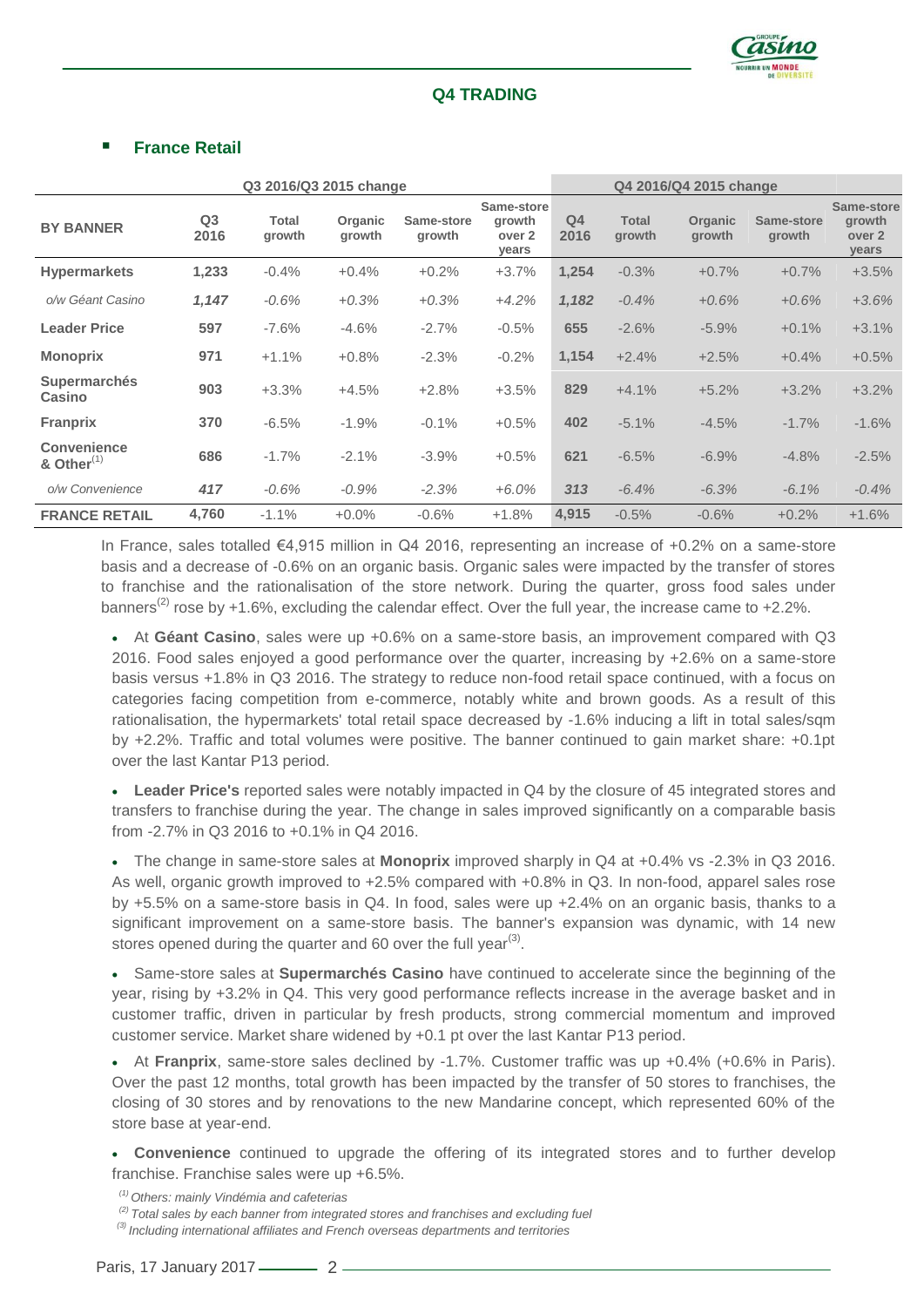

## **Latam Retail**

Food sales in Latin America continued to rise, gaining +12.3% on an organic basis and +7.5% on a same-store basis. Factoring in the favourable currency effect, the increase came to +22.5%.

 **Exito** (excluding the effect of consolidating GPA's sales) continued to show robust sales growth in Q4 2016, thanks to solid performances in Colombia, Uruguay and Argentina that reflected strong commercial dynamics.

 **GPA Food** sales in Brazil rose by +13.6% on an organic basis and +7.9% on a same-store basis in Q4 2016. Food sales increased by +14.5% on an organic basis and +8.1% on a same-store basis. Assaí continued to grow at a sustained pace and sales revitalisation measures deployed at Extra are producing very positive results, notably including sharply improved performance at the hypermarkets in Q4.

- **Assaí's** sales rose by +36.7% on an organic basis and +17.3% on a same-store basis, with high traffic growth and a sequential improvement from Q3 2016. Expansion remained dynamic with 13 new stores opened over 12 months, of which 8 in Q4 2016. Cash&carry share of sales now represents 36%, versus 30% in Q4 2015
- **Multivarejo** recorded a strong sequential improvement in sales, up +3.7% on a same-store basis and +2.9% on an organic basis during the quarter (versus +1.8% and +0.0%, respectively, in Q3 2016):
	- Food sales at Extra hypermarkets recorded a very strong progression compared with previous quarter, in food thanks to the new commercial dynamics as well as in non-food. Hypermarket non-food sales became positive again
	- Pão de Açúcar and the convenience formats kept on a good trend.

*GPA provided a detailed report on its Q4 sales on 13 January 2017.*

#### **E-commerce**

GMV amounted €943 million in Q4 with a growth of +11.3% on a same-store basis. The marketplace's share of total GMV stood at 31.4% versus 27.8% in Q4 2015. Customer traffic grew by +13.2% and orders were up +23.2%.

Same-store sales increased by +7.8%, thanks in particular to the success of Black Friday and Cyber Monday campaigns.

*Cnova provided a detailed report on its Q4 sales on 12 January 2017.*

| E-COMMERCE (CNOVA) <sup>(1)</sup>                       | Q4 2015 | Q4 2016 | <b>Total</b><br>growth | Same-store<br>growth <sup>(2)</sup> |
|---------------------------------------------------------|---------|---------|------------------------|-------------------------------------|
| Gross merchandise volume<br>$(GMV)^{(3)}$ including tax | 883.5   | 943.2   | $+6.8%$                | $+11.3%$                            |
| <b>Traffic (visits in millions)</b>                     | 223.7   | 253.3   |                        | $+13.2%$                            |
| Active customers <sup>(4)</sup> (in millions)           | 7.3     | 8.2     | $+11.1%$               | $+12.9%$                            |
| Units sold (in millions)                                | 14.4    | 17.1    | $+19.1%$               | $+21.5%$                            |
| Orders <sup>(5)</sup> (in millions)                     | 6.8     | 8.2     | $+21.1%$               | $+23.2%$                            |

*(1) Data published by the subsidiary*

*(2) Same-store data have been adjusted for i) the sale or closure in 2016 of specialised sites Comptoir des Parfums, Comptoir Santé and MonCornerDéco, and ii) the planned reduction of B2B sales initiated in Q3 2016*

*(4) Active customers at 31 December who made at least one purchase on Cdiscount.com websites in the last 12 months*

*(5)Total number of orders placed before cancellation due to detection of fraud or the absence of customer payment*

<sup>&</sup>lt;sup>(3)</sup> GMV includes sales of merchandise, other revenues and the marketplace's sales volume based on confirmed and shipped orders, *including tax*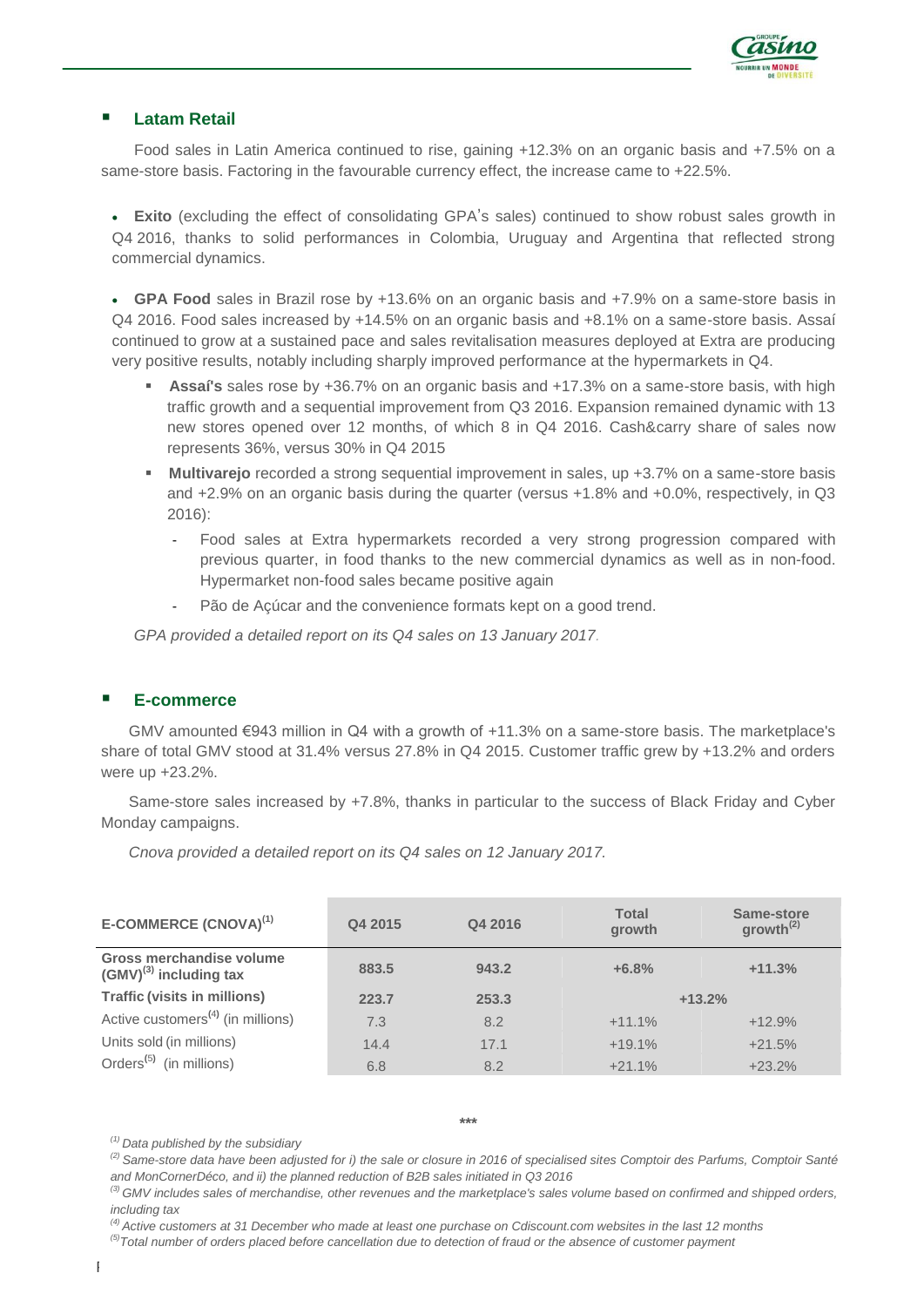

# **APPENDICES**

#### **Details and sales trends in Q4 2016**

Organic growth corresponds to growth at constant scope of consolidation and exchange rates, excluding fuel and calendar effects, unless otherwise mentioned.

#### **France Retail: breakdown and change in gross sales under banners in Q4 2016**

| <b>ESTIMATED GROSS SALES</b><br>UNDER BANNERS (In $\epsilon$ m) | Q4 2015 | Q4 2016 | <b>Change</b> |
|-----------------------------------------------------------------|---------|---------|---------------|
| <b>Hypermarkets</b>                                             | 1.078   | 1,076   | $-0.2%$       |
| <b>Leader Price</b>                                             | 724     | 732     | $+1.1%$       |
| <b>Monoprix</b>                                                 | 1,159   | 1,185   | $+2.2%$       |
| <b>Supermarchés Casino</b>                                      | 727     | 767     | $+5.4%$       |
| <b>Franprix</b>                                                 | 460     | 446     | $-3.0%$       |
| <b>Convenience &amp; Other</b>                                  | 738     | 704     | $-4.6%$       |
| o/w Convenience                                                 | 393     | 376     | $-4.2%$       |
| <b>FRANCE RETAIL</b>                                            | 4,886   | 4,909   | $+0.5%$       |

## **2016 sales France Retail**

| 2016 / 2015 change                     |        |                     |                |                   |  |  |  |
|----------------------------------------|--------|---------------------|----------------|-------------------|--|--|--|
| <b>BY BANNER</b>                       | 2016   | <b>Total growth</b> | Organic growth | Same-store growth |  |  |  |
| <b>Hypermarkets</b>                    | 4,722  | $+0.4%$             | $+1.8%$        | $+1.6%$           |  |  |  |
| o/w Géant Casino                       | 4.432  | $+0.2%$             | $+1.6%$        | $+1.6%$           |  |  |  |
| <b>Leader Price</b>                    | 2,526  | $-2.0\%$            | $-0.7\%$       | $+0.9%$           |  |  |  |
| <b>Monoprix</b>                        | 4,230  | $+2.3%$             | $+1.6%$        | $-1.1\%$          |  |  |  |
| <b>Supermarchés Casino</b>             | 3.301  | $+2.7%$             | $+3.8%$        | $+1.9%$           |  |  |  |
| <b>Franprix</b>                        | 1,586  | $-4.6%$             | $-3.0\%$       | $-0.5%$           |  |  |  |
| <b>Convenience</b><br>& Other $^{(1)}$ | 2,575  | $-1.0%$             | $-1.3%$        | $-2.3%$           |  |  |  |
| o/w Convenience                        | 1,421  | $-0.7%$             | $-1.2%$        | $-2.4%$           |  |  |  |
| <b>FRANCE RETAIL</b>                   | 18.939 | $+0.3%$             | $+0.8%$        | $+0.3%$           |  |  |  |

# **Main changes in the scope of consolidation**

- Restatement of activity in Asia
- Reclassification of Via Varejo and Nova under discontinued operations, not included in the Group total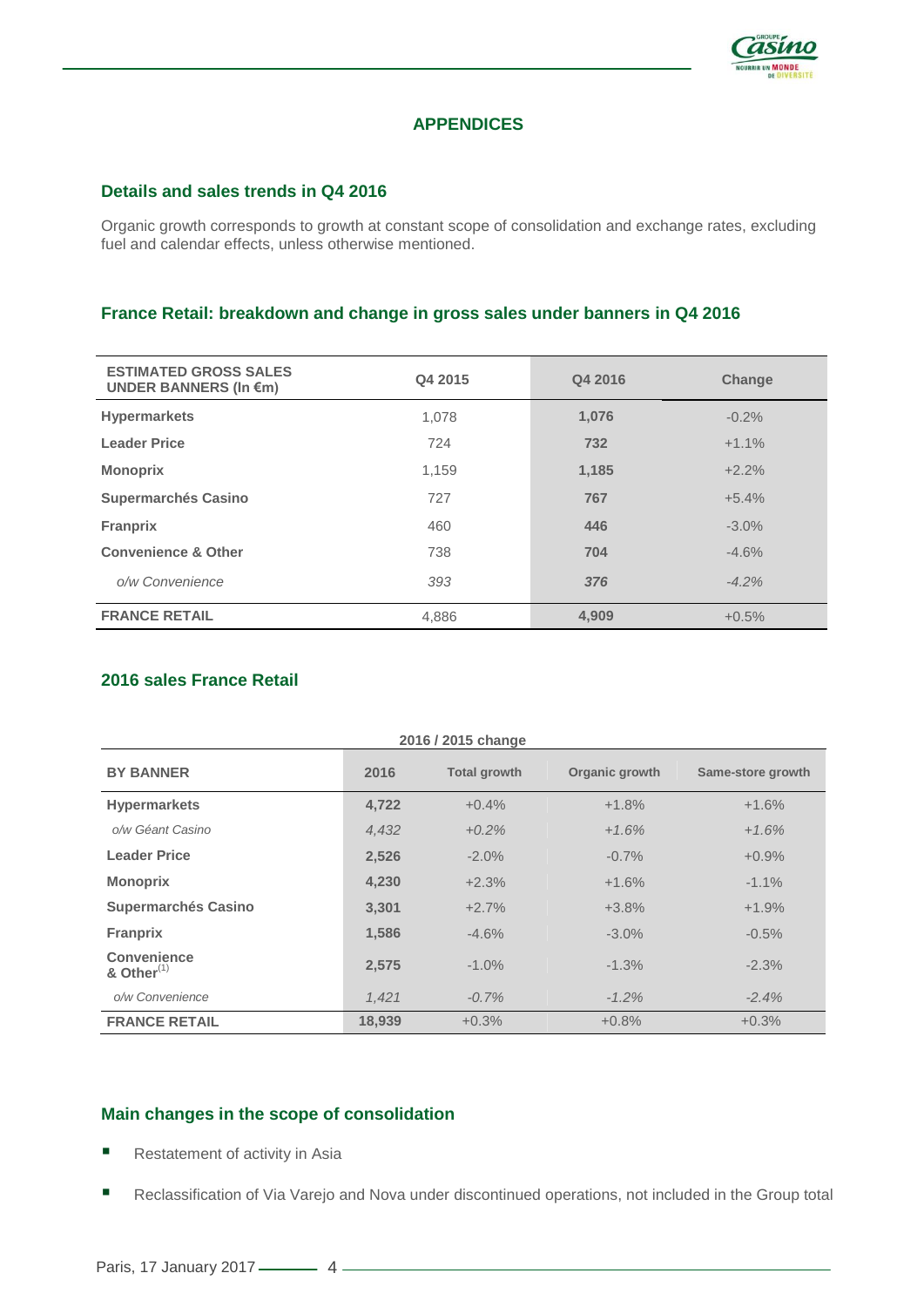

#### **Retrospective application of IFRS 5 to 2015 and 2016 quarterly sales**

The Group's reported sales were impacted by the disposal of food retailing operations in Asia in the first half of 2016 and the process to sell Via Varejo announced by GPA in November 2016. In accordance with IFRS 5, the sales of Via Varejo and its subsidiary Nova Brazil are recognised under discontinued operations and no longer appear in the Group's consolidated sales. Quarterly data has been restated as from Q1 2015 to reflect the retrospective application of IFRS 5.

## **Reconciliation of reported 2015 sales with restated 2015 sales**

|              | <b>Casino - Continuing</b><br><b>Operations -</b><br><b>Reported Sales</b> | Asia    | Via Varejo | <b>Nova</b> | <b>Casino - Continuing</b><br><b>Operations - Restated</b><br><b>Sales</b> |
|--------------|----------------------------------------------------------------------------|---------|------------|-------------|----------------------------------------------------------------------------|
| Q1 2015      | 11.911.3                                                                   | 1.049.2 | 1.666.1    | 498.3       | 8,697.7                                                                    |
| Q2 2015      | 11.756.5                                                                   | 1.037.5 | 1.257.5    | 463.2       | 8,998.2                                                                    |
| Q3 2015      | 10,684.2                                                                   | 918.1   | 977.6      | 371.1       | 8,417.4                                                                    |
| Q4 2015      | 11.792.7                                                                   | 986.1   | 1.286.1    | 322.2       | 9,198.3                                                                    |
| <b>TOTAL</b> | 46,144.7                                                                   | 3,991.1 | 5,187.2    | 1,654.8     | 35,311.6                                                                   |

#### **Reconciliation of reported 2016 sales with restated 2016 sales**

|              | <b>Casino - Continuing</b><br><b>Operations - Reported</b><br><b>Sales</b> | Via Varejo | <b>Nova</b> | <b>Casino - Continuing</b><br><b>Operations - Restated</b><br><b>Sales</b> |
|--------------|----------------------------------------------------------------------------|------------|-------------|----------------------------------------------------------------------------|
| Q1 2016      | 9,706.8                                                                    | 1,089.5    | 268.6       | 8,348.6                                                                    |
| Q2 2016      | 9.966.1                                                                    | 1,092.4    | 272.1       | 8,601.6                                                                    |
| Q3 2016      | 10.425.1                                                                   | 1.121.9    | 262.2       | 9.041.0                                                                    |
| Q4 2016      | 10.038.5                                                                   |            |             | 10,038.5                                                                   |
| <b>TOTAL</b> | 40,136.5                                                                   | 3.303.8    | 802.9       | 36,029.8                                                                   |

## **Exchange rates**

| <b>AVERAGE EXCHANGE RATES</b> | Q4 2015 | Q4 2016 | <b>Currency effect</b> |
|-------------------------------|---------|---------|------------------------|
| Argentina (EUR/ARS)           | 11.0779 | 16.6773 | $-33.6\%$              |
| Uruguay (EUR/UYP)             | 32.3141 | 30.7338 | $+5.1%$                |
| Colombia (EUR/COP) (x 1000)   | 3.3513  | 3.2561  | $+2.9%$                |
| Brazil (EUR/BRL)              | 4.2138  | 3.5548  | $+18.5%$               |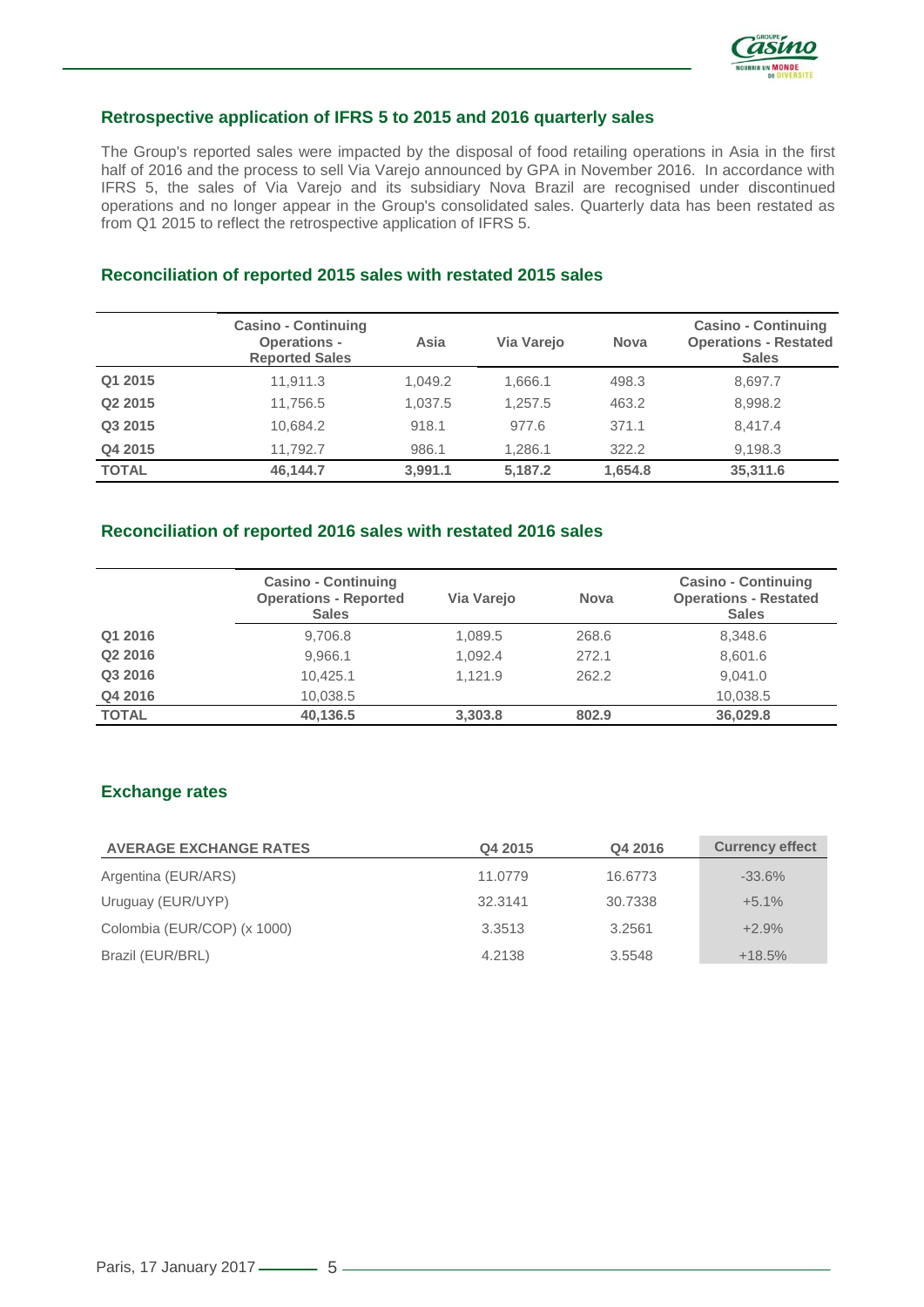

# **Store network at 31 December**

| <b>FRANCE</b>                                 | 30 June<br>2016 | 30 September<br>2016 | 31 December<br>2016 |
|-----------------------------------------------|-----------------|----------------------|---------------------|
| <b>Géant Casino Hypermarkets</b>              | 130             | 129                  | 129                 |
| o/w French affiliates                         | 7               |                      |                     |
| <b>International Affiliates</b>               | 13              | 12                   | 12                  |
| <b>Supermarchés Casino</b>                    | 444             | 445                  | 447                 |
| o/w French Franchised Affiliates              | 64              | 69                   | 83                  |
| International Franchised Affiliates           | 32              | 32                   | 33                  |
| <b>Monoprix</b>                               | 732             | 738                  | 745                 |
| o/w Franchises/Affiliates                     | 195             | 196                  | 196                 |
| Naturalia                                     | 136             | 137                  | 141                 |
| Naturalia franchises                          | 5               | 5                    | 5                   |
| <b>Franprix</b>                               | 853             | 853                  | 858                 |
| o/w Franchises                                | 370             | 375                  | 392                 |
| <b>Leader Price</b>                           | 788             | 796                  | 796                 |
| o/w Franchises                                | 402             | 393                  | 383                 |
| <b>Total Supermarkets and Discount</b>        | 2,817           | 2,832                | 2,846               |
| Convenience                                   | 6.864           | 6,745                | 6,065               |
| Other businesses (Cafeterias, Drive,<br>etc.) | 653             | 643                  | 630                 |
| <b>Indian Ocean</b>                           | 161             | 172                  | 185                 |
| <b>TOTAL France</b>                           | 10,625          | 10,521               | 9,855               |

| <b>INTERNATIONAL</b>                    | 30 June<br>2016 | 30 September<br>2016 | 31 December<br>2016 |
|-----------------------------------------|-----------------|----------------------|---------------------|
| <b>ARGENTINA</b>                        | 27              | 27                   | 27                  |
| Libertad Hypermarkets                   | 15              | 15                   | 15                  |
| Mini Libertad mini-supermarkets         | 12              | 12                   | 12                  |
| <b>URUGUAY</b>                          | 69              | 75                   | 79                  |
| Géant Hypermarkets                      | $\overline{2}$  | $\overline{2}$       | 2                   |
| <b>Disco Supermarkets</b>               | 29              | 29                   | 29                  |
| Devoto Supermarkets                     | 24              | 24                   | 24                  |
| Devoto Express mini-supermarkets        | 14              | 20                   | 24                  |
| <b>BRAZIL</b>                           | 1,138           | 1,119                | 1,135               |
| Extra Hypermarkets                      | 135             | 134                  | 134                 |
| Pão de Açucar Supermarkets              | 184             | 184                  | 185                 |
| <b>Extra Supermarkets</b>               | 194             | 194                  | 194                 |
| Assaí (discount)                        | 97              | 100                  | 107                 |
| Mini Mercado Extra mini-supermarkets    | 297             | 276                  | 284                 |
| <b>Drugstores</b>                       | 155             | 155                  | 155                 |
| + Service stations                      | 76              | 76                   | 76                  |
| <b>COLOMBIA</b>                         | 1,695           | 1,805                | 1,873               |
| <b>Exito Hypermarkets</b>               | 86              | 85                   | 86                  |
| <b>Exito and Carulla Supermarkets</b>   | 163             | 167                  | 166                 |
| <b>Super Inter Supermarkets</b>         | 58              | 67                   | 67                  |
| Surtimax (discount)                     | 1,283           | 1,383                | 1,445               |
| o/w "Aliados"                           | 1,132           | 1,246                | 1,307               |
| Exito Express and Carulla Express mini- | 104             | 102                  | 109                 |
| Other supermarkets                      |                 |                      | $\Omega$            |
| <b>TOTAL International</b>              | 2,929           | 3,026                | 3,114               |